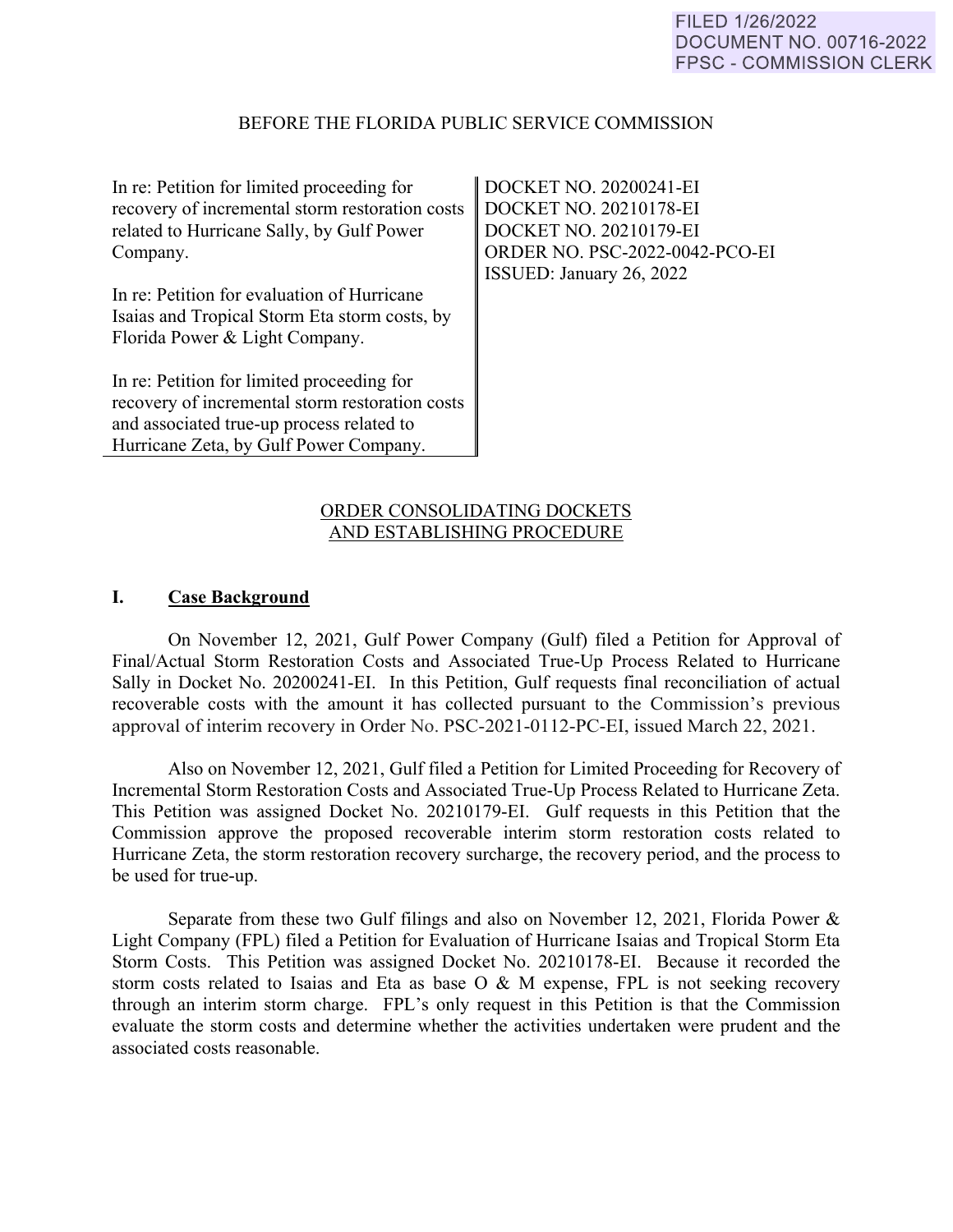The Office of Public Counsel (OPC) has intervened in all three dockets. There are currently no other parties or interested persons in any of these dockets.

The Commission has set a hearing in these dockets for July 7-8, 2022.

 This Order is issued pursuant to the authority granted by Rule 28-106.211, Florida Administrative Code (F.A.C.), which provides that the presiding officer before whom a case is pending may issue any orders necessary to effectuate discovery, prevent delay, and promote the just, speedy, and inexpensive determination of all aspects of the case.

## **II. Consolidation of Dockets**

 Contemporaneously with filing the three Petitions discussed immediately above, FPL and Gulf (Utilities) filed a Motion to Consolidate Docket Nos. 20200241-EI, 20210178-EI, and 20210179-EI. In support of the Motion, the Utilities state that the subject matter addressed by each witness with respect to Hurricane Sally (20200241-EI) is essentially the same, and in some cases identical, to the subject matter addressed by each witness with respect to Hurricane Zeta (20210179-EI), and that litigation of the petitions seeking recovery for Sally and Zeta costs involve similar issues of both law and fact, many of the same witnesses, and similar requests related to surcharges and true-up processes. The Utilities continue that the Commission's assessment and evaluation of FPL's storm costs for Hurricane Isaias and Tropical Storm Eta (20210178-EI) to make a prudence determination will involve the same legal issues and will follow the same processes the Commission and the parties will employ to assess and evaluate Gulf's storm costs.

 Pursuant to Rule 28-106.108, F.A.C., matters may be consolidated when separate proceedings involve similar issues of law or fact, it appears that consolidation would promote the just, speedy, and inexpensive resolution of the proceedings, and consolidation would not unduly prejudice the rights of a party. Docket Nos. 20200241-EI, 20210178-EI, and 2021079-EI involve similar issues of law and fact, common parties, and overlapping witnesses. The only party to these dockets other than the Utilities, OPC, does not object to consolidation and there is no indication that doing so would unduly prejudice any party. Accordingly, I find that consolidation will promote the just, speedy, and inexpensive resolution of these proceedings, and grant the Motion to Consolidate. From the date this order is issued, Docket No. 20200241-EI shall become the primary docket, and all future filings for all three dockets shall be filed in Docket No. 20200241-EI.

# **III. General Filing Procedures**

 Filings pertaining to this docket must comply with Rule 28-106.104, F.A.C. Filing may be accomplished electronically as provided in the Commission's Statement of Agency Organization and Operation and the E-Filing Requirements link, posted on our website,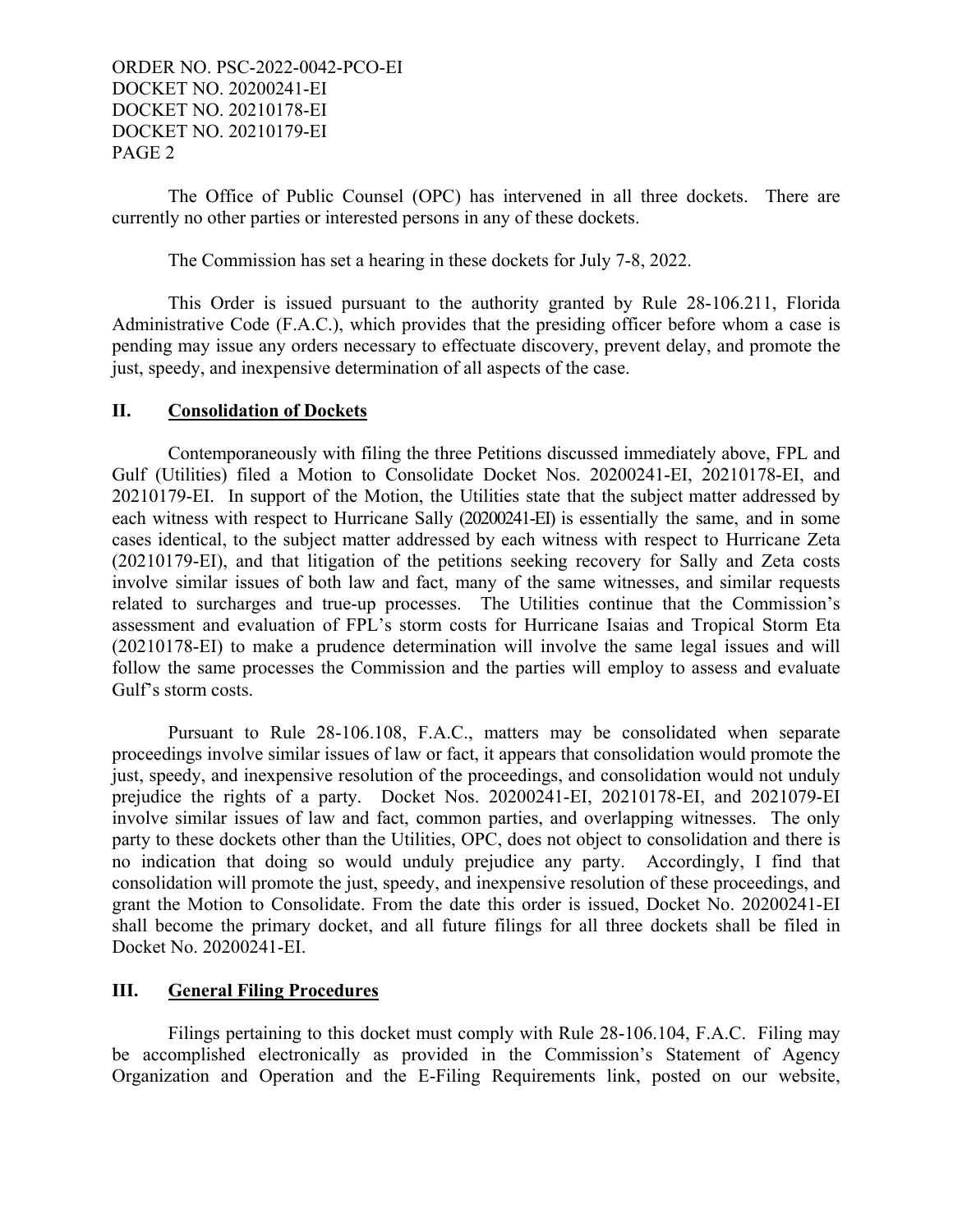www.floridapsc.com. If filing via mail, hand delivery, or courier service, the filing should be addressed to:

 Office of Commission Clerk Florida Public Service Commission 2540 Shumard Oak Boulevard Tallahassee, Florida 32399-0850

 The Commission strongly encourages electronic filing, which is available from the Commission's Home Page under the Clerk's Office menu and Electronic Filing web form. The filing party is responsible for ensuring that no information protected by privacy or confidentiality laws is contained in any electronic document. To the extent possible, when making an electronic filing, an electronic copy of all filings shall also be provided to parties and Commission staff in Microsoft Word format and all schedules shall be provided in Microsoft Excel format with formulas intact and unlocked.

### **IV. Prefiled Testimony and Exhibits**

 Each party shall file all testimony and exhibits that it intends to sponsor, pursuant to the schedule set forth in Section IX of this Order. Testimony and exhibits may be filed electronically. If filing paper copies, an original and 15 copies of all testimony and exhibits shall be filed with the Office of Commission Clerk by 5:00 p.m. on the date due. A copy of all prefiled testimony and exhibits shall be served electronically or by regular mail, overnight mail, or hand delivery to all other parties and staff no later than the date filed with the Commission. Failure of a party to timely prefile exhibits and testimony from any witness in accordance with the foregoing requirements may bar admission of such exhibits and testimony.

The dimensions of each page of testimony shall be  $8\frac{1}{2} \times 11$  inches. Each page shall be consecutively numbered and double spaced, with 25 numbered lines per page and left margins of at least 1.25 inches. If filing paper copies of the testimony, all pages shall be filed on white, unglossed, three-holed paper and shall be unbound and without tabs.

Each exhibit sponsored by a witness in support of his or her prefiled testimony shall be:

- (1) Attached to that witness' testimony when filed;
- (2) If filing paper copies, on three-holed paper, unbound, and without tabs;
- (3) Sequentially numbered beginning with 1 (any exhibits attached to subsequently filed testimony of the same witness shall continue the sequential numbering system);
- (4) Identified in the upper right-hand corner of each page by the docket number, a brief title, and the witness' initials followed by the exhibit's number; and
- (5) Paginated by showing in the upper right-hand corner of each page the page number followed by the total number of pages in the exhibit.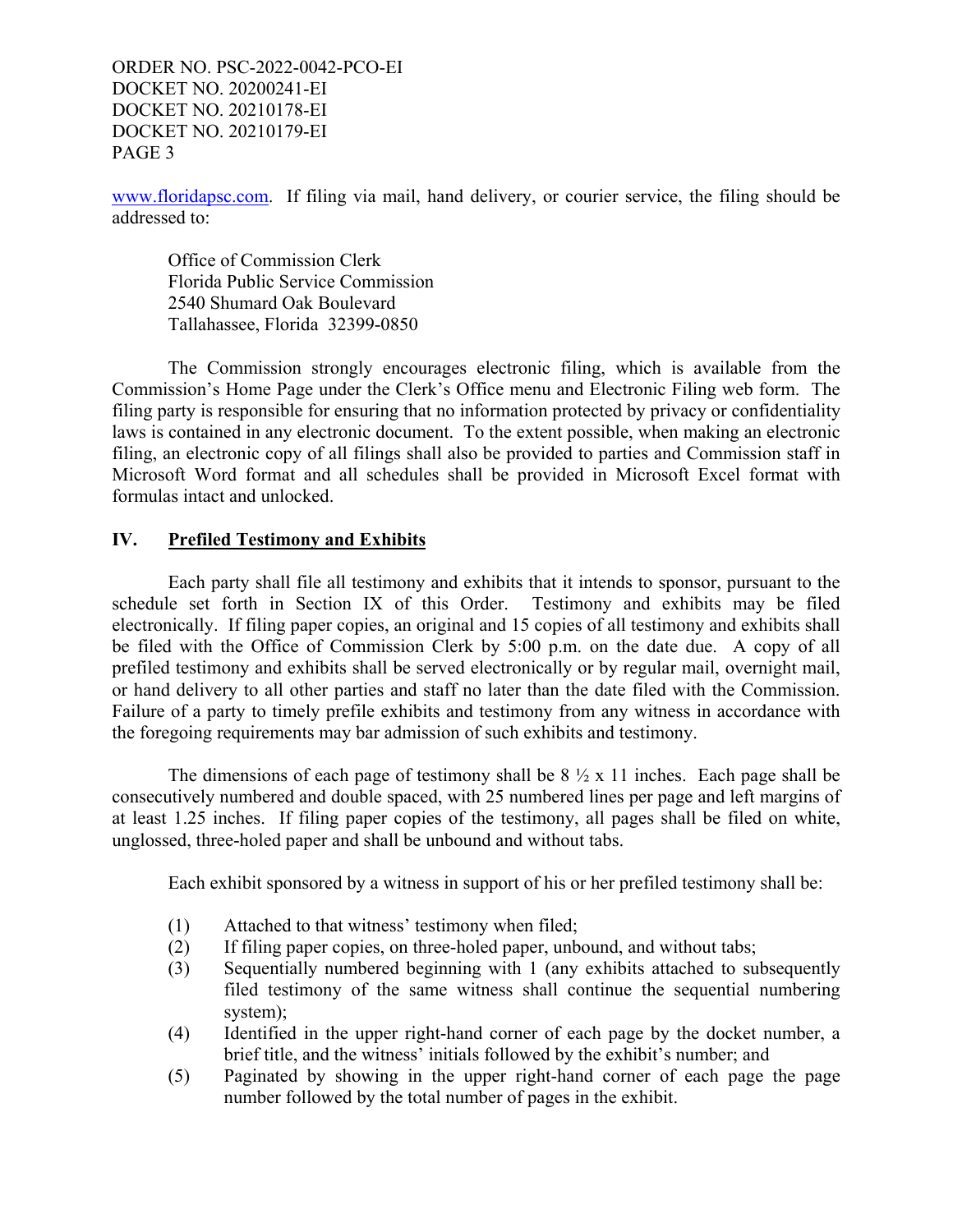An example of the information to appear in the upper right-hand corner of the exhibit is as follows:

> Docket No. 20012345-EI Foreign Coal Shipments to Port of Tampa Exhibit BLW-1, Page 1 of 2

 After an opportunity for opposing parties to object to introduction of the exhibits and to cross-examine the witness sponsoring them, exhibits may be offered into evidence at the hearing.

### **V. Discovery Procedures**

### A. General Requirements

 Discovery shall be conducted in accordance with the provisions of Chapter 120, Florida Statutes (F.S.), and the relevant provisions of Chapter 366. F.S., Rules 25-22, 25-40, and 28-106, F.A.C., and the Florida Rules of Civil Procedure (as applicable), as modified herein or as may be subsequently modified by the Prehearing Officer.

Unless subsequently modified by the Prehearing Officer, the following shall apply:

- (1) Discovery shall be completed by June 21, 2022.
- (2) Discovery requests and responses shall be served by e-mail, hand delivery, or overnight mail, and electronic service is encouraged. Discovery served via e-mail shall be limited to 5 MB per attachment, shall indicate how many e-mails are being sent related to the discovery (such as 1 of 6 e-mails), and shall be numbered sequentially. Documents provided in response to a document request may be provided via a CD, DVD, or flash drive if not served electronically.
- (3) Each electronic discovery response shall be given a separate electronic file name that is no longer than 60 characters.
- (4) Sets of interrogatories, requests for admissions, requests for production of documents, or other forms of discovery shall be numbered sequentially in order to facilitate identification.
- (5) Within each set, discovery requests shall be numbered sequentially, and any discovery requests in subsequent sets shall continue the sequential numbering system.
- (6) For discovery requests made prior to the filing of the utility's rebuttal testimony, discovery responses shall be served within 30 days (inclusive of mailing) of receipt of the discovery request. For discovery requests related to matters addressed in the utility's rebuttal testimony, discovery responses shall be served within 7 days of receipt of the discovery request.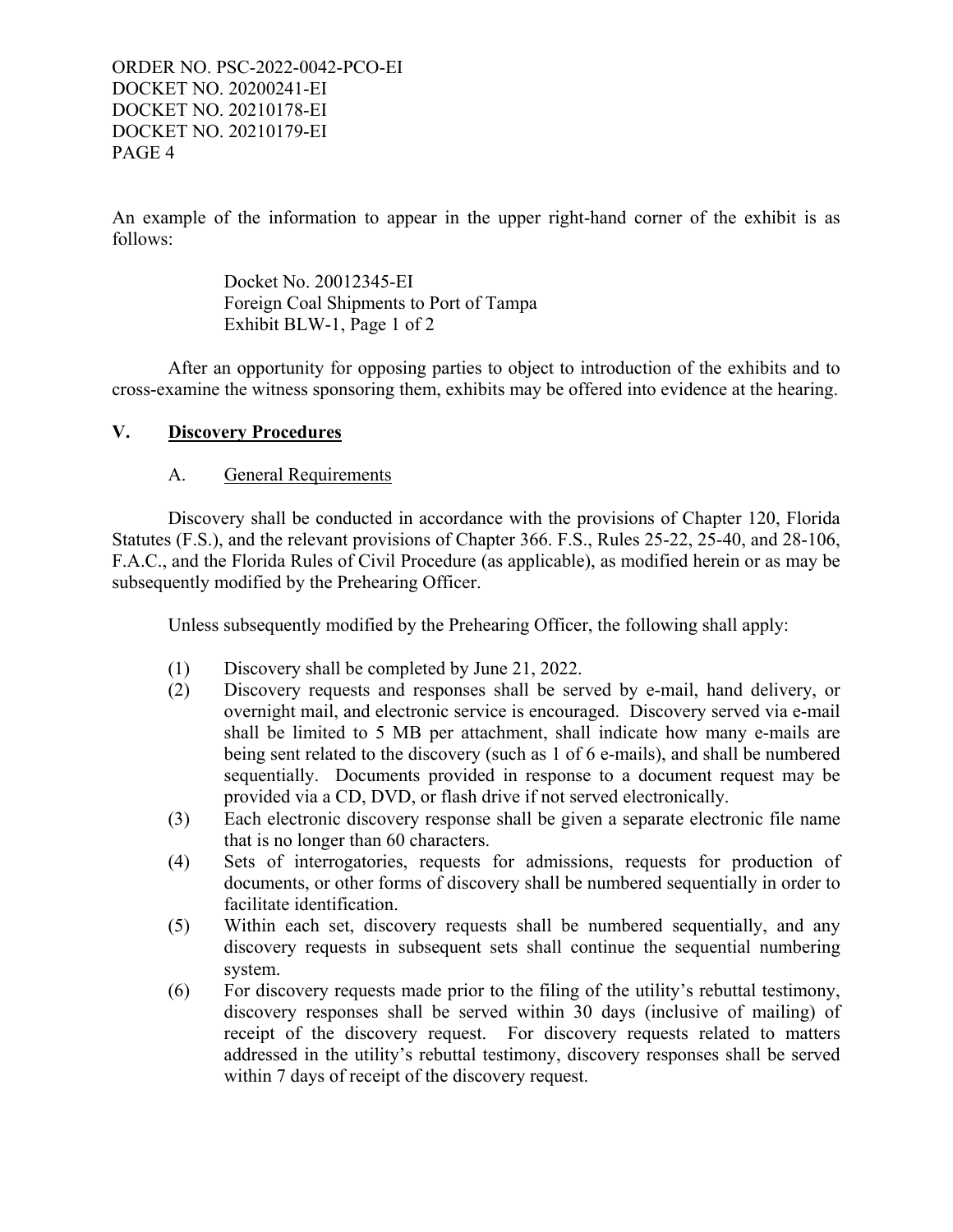- (7) Each page of every document produced pursuant to requests for production of documents shall be identified individually through the use of a Bates Stamp or other equivalent method of sequential identification. Parties should number produced documents in an unbroken sequence through the final hearing.
- (8) Copies, whether hard copies or electronic, of discovery requests and responses shall be served on all parties and Commission staff. In addition, copies of all responses to requests for production of documents shall be provided to the Commission staff at its Tallahassee office unless otherwise agreed.
- (9) Parties shall file in the Commission Clerk's Office a notice of service of any interrogatories or requests for production of documents propounded and associated responses in this docket, giving the date of service and the name of the party to whom the discovery was directed.

Unless subsequently modified by the Prehearing Officer, the following shall apply:

- (1) Interrogatories, including all subparts, shall be limited to 300.
- (2) Requests for production of documents, including all subparts, shall be limited to 300.
- (3) Requests for admissions, including all subparts, shall be limited to 100.

When a discovery request is served and the respondent intends to seek clarification of any portion of the discovery request, the respondent shall request such clarification within 10 days of service of the discovery request. For discovery requests served after the date for rebuttal testimony, such clarification must be requested within 3 days. This procedure is intended to reduce delay in resolving discovery disputes.

### B. Confidential Information Provided Pursuant to Discovery

 Any information provided to the Commission staff pursuant to a discovery request by the staff or any other person and for which proprietary confidential business information status is requested pursuant to Section 366.093, F.S., and Rule 25-22.006, F.A.C., shall be treated by the Commission as confidential. The information shall be exempt from Section 119.07(1), F.S., pending a formal ruling on such request by the Commission or pending return of the information to the person providing the information. If no determination of confidentiality has been made and the information has not been made a part of the evidentiary record in this proceeding, it shall be returned to the person providing the information. If a determination of confidentiality has been made and the information was not entered into the record of this proceeding, it shall be returned to the person providing the information within the time period set forth in Section 366.093, F.S. The Commission may determine that continued possession of the information is necessary for the Commission to conduct its business.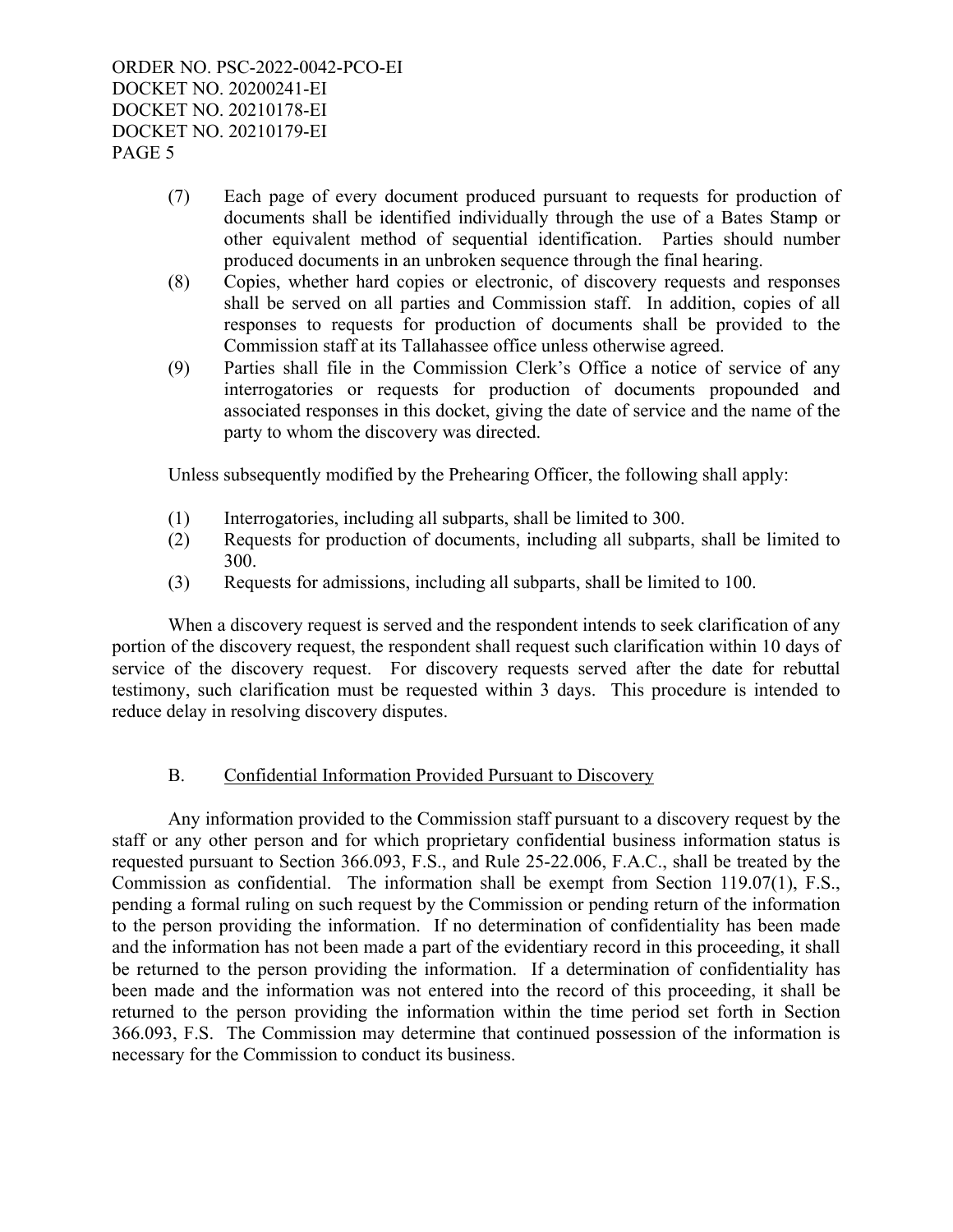Redacted versions of confidential filings may be served electronically, but in no instance may confidential information be electronically submitted. If the redacted version is served electronically, the confidential information (which may be on a CD, DVD, or flash drive) shall be filed with the Commission Clerk via hand-delivery, U.S. Mail, or overnight mail on the day that the redacted version was served via e-mail.

 When a person provides information that it maintains as proprietary confidential business information to the Office of Public Counsel pursuant to a discovery request by the Office of Public Counsel or any other party, that party may request a temporary protective order pursuant to Rule 25-22.006(6)(c), F.A.C., exempting the information from Section 119.07(1), F.S.

 When a party other than the Commission staff or the Office of Public Counsel requests information through discovery that the respondent maintains as proprietary confidential business information, or when such a party would otherwise be entitled to copies of such information requested by other parties through discovery (e.g., interrogatory responses), that party and respondent shall endeavor in good faith to reach agreement that will allow for the exchange of such information on reasonable terms, as set forth in Rule 25-22.006(7)(b), F.A.C.

### **VI. Prehearing Procedures**

## A. Prehearing Statements

 All parties in this docket and the Commission staff shall file a Prehearing Statement pursuant to the schedule set forth in Section IX of this Order. Each Prehearing Statement shall be filed with the Office of Commission Clerk by 5:00 p.m. on the date due. A copy, whether paper or electronic, of the Prehearing Statement shall be served on all other parties and staff no later than the date it is filed with the Commission.

 Each party's Prehearing Statement shall set forth the following information in the sequence listed below:

(1) The name of all known witnesses whose testimony has been prefiled or who may be called by the party, along with subject matter of each such witness' testimony and the corresponding issue numbers in the following format:

All Known Witnesses:

| <b>Witness</b> | <b>Subject Matter</b> | <b>Issue</b> # |
|----------------|-----------------------|----------------|
| <b>Direct</b>  |                       |                |
| John Smith     | Subject $\ldots$      | $1, 3-5$       |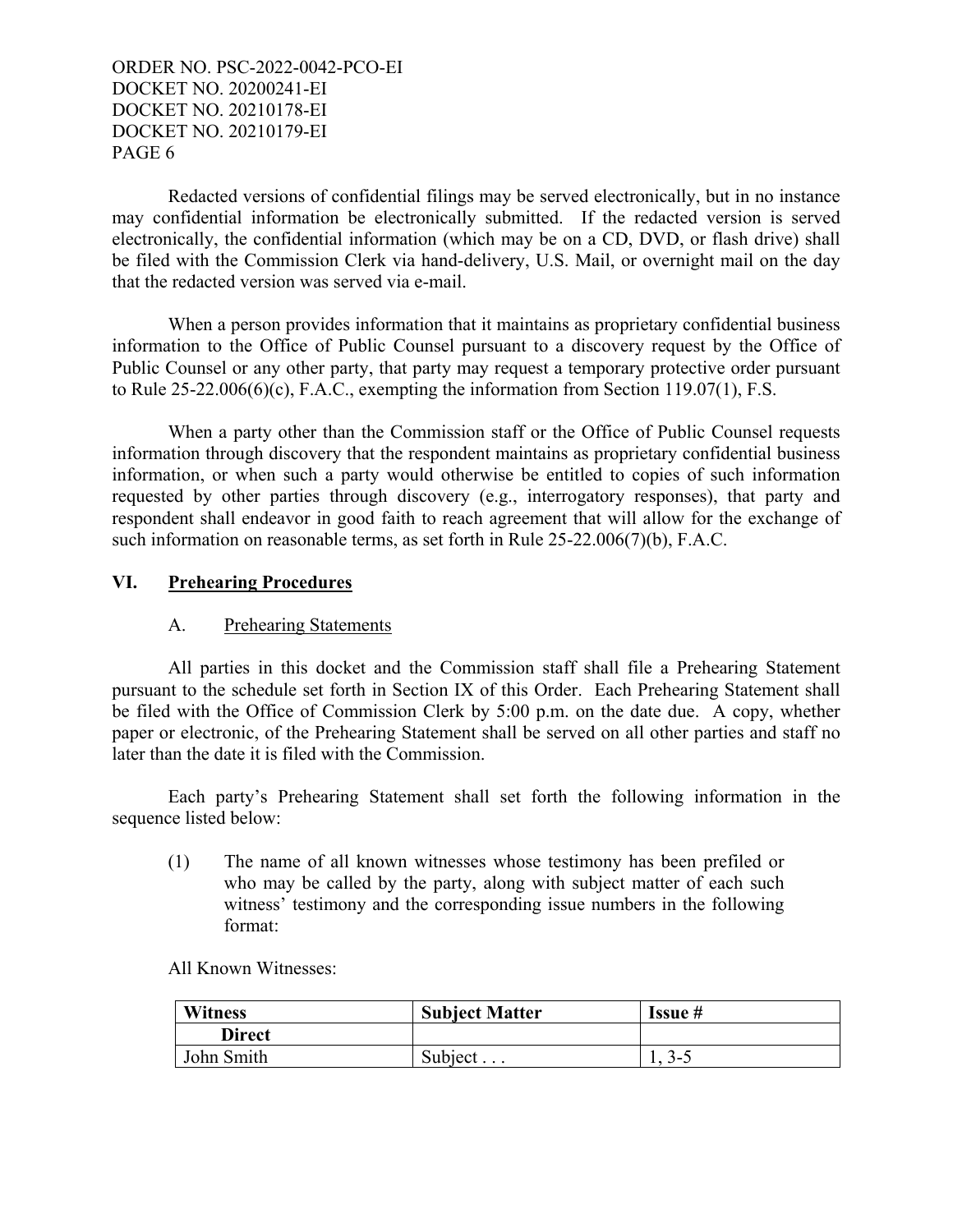(2) A description of all prefiled exhibits and other exhibits that may be used by the party in presenting its direct case (including individual components of a composite exhibit) and the witness sponsoring each in the following format:

All Known Exhibits:

| <b>Witness</b> | <b>Proffered By</b>   | <b>Exhibit</b><br>No. | <b>Description</b> | <b>Issue</b> $#$ |
|----------------|-----------------------|-----------------------|--------------------|------------------|
| <b>Direct</b>  |                       |                       |                    |                  |
| John Smith     | Party/Utility<br>Name | $ABC-1$               | Title              | $1, 3-5$         |

- (3) A statement of the party's basic position in the proceeding;
- (4) A statement of each question of fact, question of law, and policy question that the party considers at issue, along with the party's position on each issue, and, where applicable, the names of the party's witness(es) who will address each issue. Parties who wish to maintain "no position at this time" on any particular issue or issues should refer to the requirements of subsection C, below;
- (5) A statement of issues to which the parties have stipulated;
- (6) A statement of all pending motions or other matters the party seeks action upon;
- (7) A statement identifying the party's pending requests or claims for confidentiality;
- (8) Any objections to a witness' qualifications as an expert. The objection shall identify each witness the party wishes to voir dire as well as state with specificity the portions of that witness's prefiled testimony, by page and line number, and/or exhibits, by page and line number, to which the party objects. Failure to specifically identify the portions of the prefiled testimony or exhibits to which the party objects will result in restriction of a party's ability to conduct voir dire absent a showing of good cause at the time the witness is offered for cross-examination at hearing;
- (9) A request for sequestration of witnesses, so any such request may be resolved by the Prehearing Officer prior to the hearing. Failure to make such a request shall constitute a waiver of the right to request sequestration of witnesses absent a showing of good cause; and
- (10) A statement as to any requirement set forth in this order that cannot be complied with, and the reasons therefore.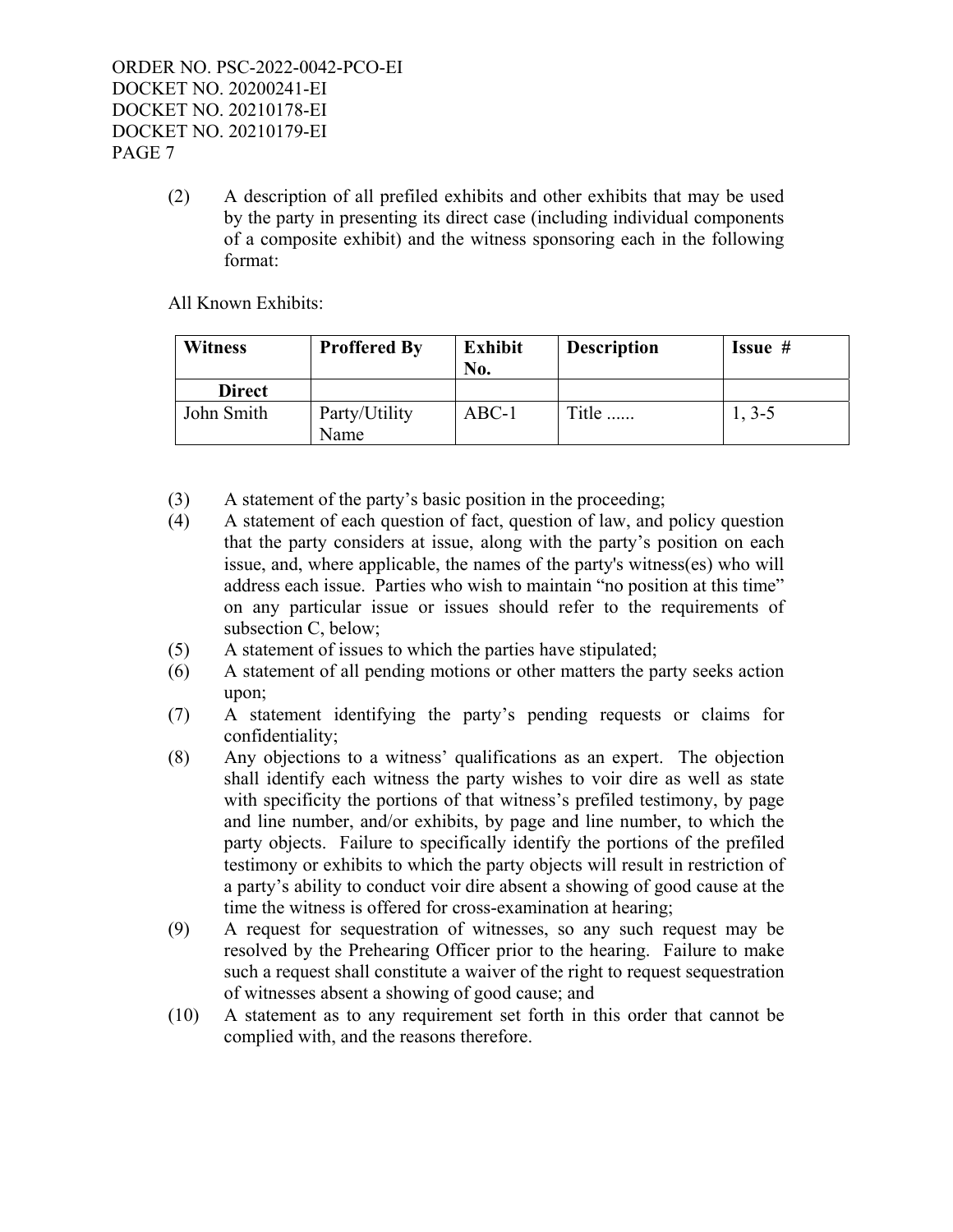Failure of a party to timely file a Prehearing Statement shall be a waiver of any issue not raised by other parties or by the Commission. In addition, such failure shall preclude the party from presenting testimony in support of its position on each such issue.

## B. Attendance at Prehearing Conference

 Pursuant to Rule 28-106.209, F.A.C., a Prehearing Conference will be held June 21, 2022, at the Betty Easley Conference Center, 4075 Esplanade Way, Tallahassee, Florida. Unless excused by the Prehearing Officer for good cause shown, each party (or designated representative) shall personally appear at the Prehearing Conference. Failure of a party (or that party's representative) to appear shall constitute waiver of that party's issues and positions, and that party may be dismissed from the proceeding.

# C. Waiver of Issues

 Any issue not raised by a party either before or during the Prehearing Conference shall be waived by that party, except for good cause shown. A party seeking to raise a new issue after the Prehearing Conference shall address each of the following:

- (1) Whether the party was unable to identify the issue because of the complexity of the matter;
- (2) Whether discovery or other prehearing procedures were not adequate to fully develop the issue;
- (3) Whether due diligence was exercised to obtain facts touching on the issue;
- (4) Whether information obtained subsequent to the Prehearing Conference was not previously available to enable the party to identify the issue; and
- (5) Whether introduction of the issue would not be to the prejudice or surprise of any party.

Specific reference shall be made to the information received and how it enabled the party to identify the issue.

 Unless a matter is not at issue for that party, each party shall take a position on each issue by the time of the Prehearing Conference or by such later time as may be permitted by the Prehearing Officer. If a party is unable through diligence and good faith efforts to take a position on a matter at issue for that party, it shall explicitly state in its Prehearing Statement why it cannot take a position. If the Prehearing Officer finds that the party has acted diligently and in good faith to take a position, and further finds that the party's failure to take a position will not prejudice other parties or confuse the proceeding, the party may maintain "no position at this time" prior to hearing and thereafter identify its position in a post-hearing statement of issues. In the absence of such a finding by the Prehearing Officer, the party shall have waived the entire issue, and the party's position shall be shown as "no position" in the Prehearing Order. A party who takes no position on an issue by the time of the Prehearing Conference, or by such later time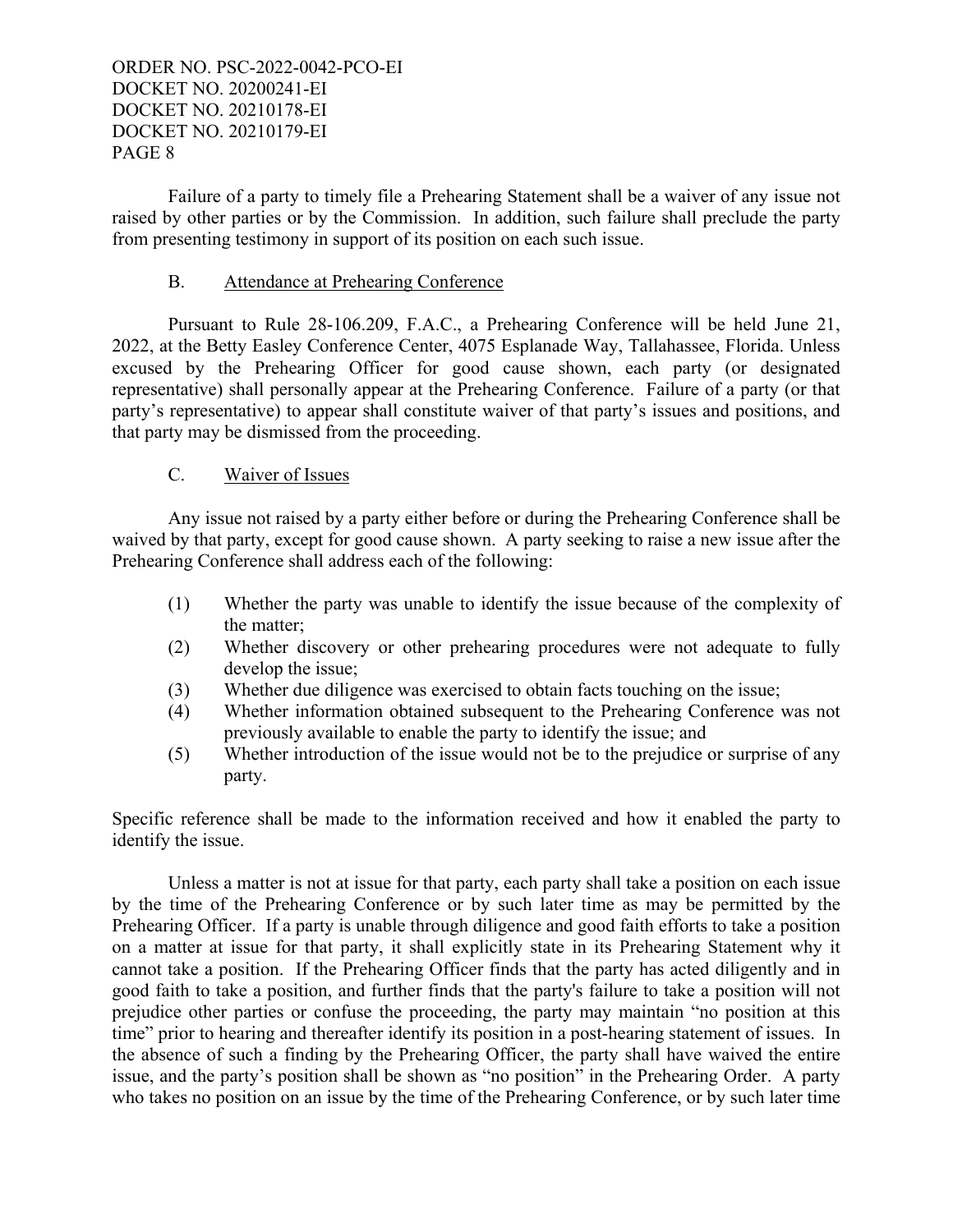as may be permitted by the Prehearing Officer, waives its opportunity to conduct crossexamination on the issue as well as file a post-hearing brief on the issue. Commission staff may take "no position at this time" or a similar position on any issue without having to make the showing described above and without waiver of cross-examination.

## D. Motions to Strike Prefiled Testimony and Exhibits

 Motions to strike any portion of the prefiled testimony and related portions of exhibits of any witness shall be made in writing no later than the Prehearing Conference. Motions to strike any portion of prefiled testimony and related portions of exhibits at hearing shall be considered untimely, absent good cause shown.

## E. Demonstrative Exhibits

 If a party wishes to use a demonstrative exhibit or other demonstrative tools at hearing, such materials must be identified by the time of the Prehearing Conference.

## F. Official Recognition

 Parties seeking official recognition of materials pursuant to Section 120.569(2)(i), F.S., shall notify all other parties and Commission staff in writing no later than two business days prior to the first scheduled hearing date. Such notification shall identify all materials for which the party seeks official recognition, and such materials shall be provided along with the notification.

### G. Use of Depositions at Hearing

 Absent agreement by all parties concerning the introduction of depositions into the record at the hearing, any party wishing to introduce all or part of a deposition at hearing for any purpose other than impeachment, must file a Notice of Intent to Use Deposition no later than the last day to conduct discovery in this docket as set forth in Section IX of this Order. The Notice shall include the following information for each deposition:

- (1) Name of witness deposed;
- (2) Date deposition was taken; and
- (3) Page and line numbers of each deposition the party seeks to introduce, when available.

Objection(s) to the entry into the record of a deposition or portion thereof at hearing for purposes other than impeachment must be made in writing within three days of filing a Notice of Intent to use Deposition for resolution by the Prehearing Officer.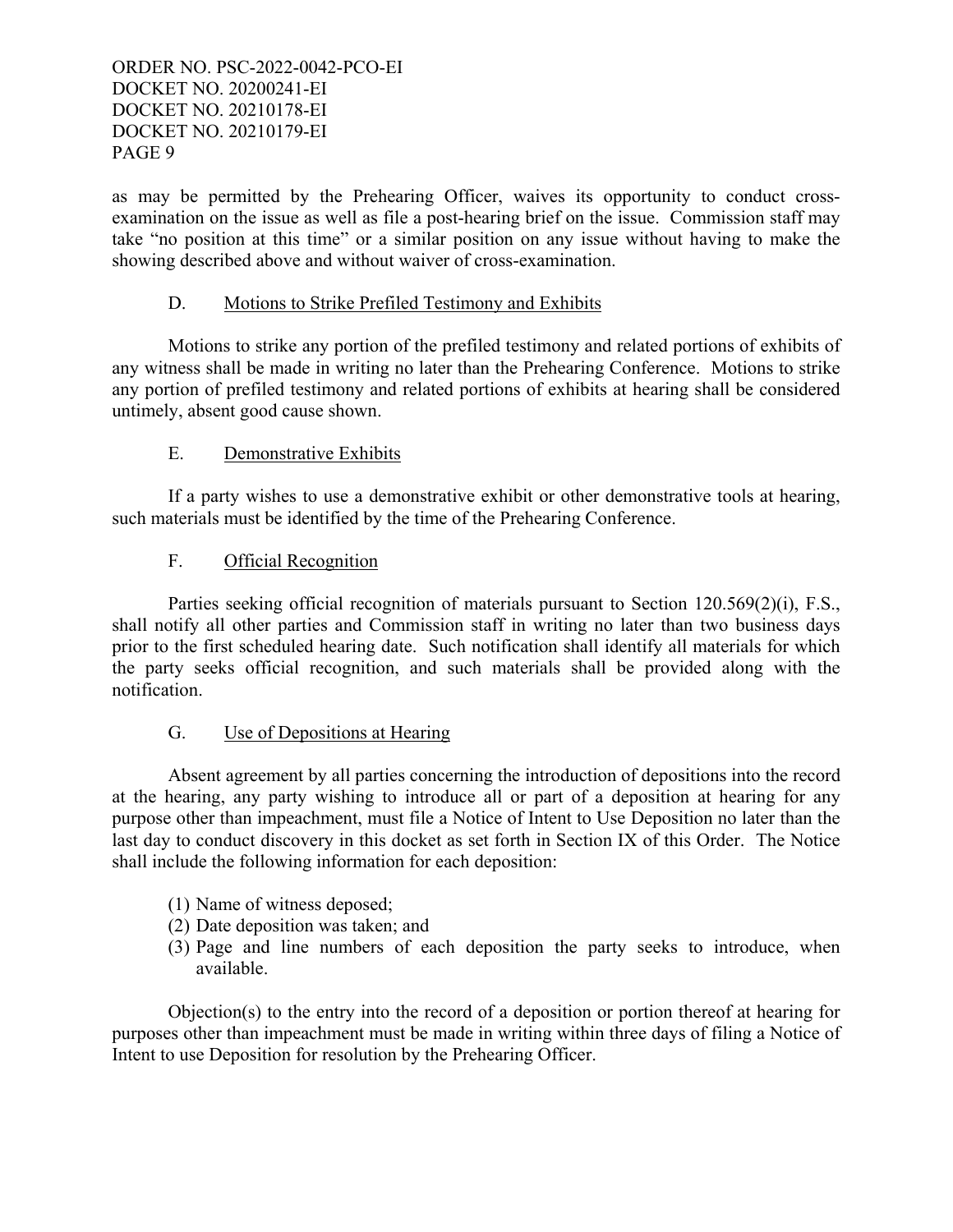### **VII. Hearing Procedures**

## A. Attendance at Hearing

 Unless excused by the Presiding Officer for good cause shown, each party (or designated representative) shall personally appear at the hearing. Failure of a party, or that party's representative, to appear shall constitute waiver of that party's issues, and that party may be dismissed from the proceeding.

 Likewise, all witnesses are expected to be present at the hearing unless excused by the Presiding Officer upon the staff attorney's confirmation prior to the hearing date of the following:

- (1) All parties agree that the witness will not be needed for cross examination.
- (2) All Commissioners assigned to the panel do not have questions for the witness.

 In the event a witness is excused in this manner, his or her testimony may be entered into the record as though read following the Commission's approval of the proposed stipulation of that witness's testimony.

## B. Cross-Examination

 The parties shall avoid duplicative or repetitious cross-examination. Further, friendly cross-examination will not be allowed. Cross-examination shall be limited to witnesses whose testimony is adverse to the party desiring to cross-examine. Any party conducting what appears to be a friendly cross-examination of a witness should be prepared to indicate why that witness's direct testimony is adverse to its interests.

 During cross-examination, if a witness (or their counsel) responds (or objects) to a relevant question by referring the question to another party witness, the counsel who is sponsoring the current witness shall confirm the identity of the appropriate party witness who can more fully address the question.

## C. Use of Confidential Information at Hearing

 It is the policy of this Commission that all Commission hearings be open to the public at all times. The Commission also recognizes its obligation pursuant to Section 366.093, F.S., to protect proprietary confidential business information from disclosure outside the proceeding. Therefore, any party wishing to use at the hearing any proprietary confidential business information, as that term is defined in Section 366.093, F.S., shall adhere to the following:

(1) A party who wishes to use confidential information in a hearing that has not been filed as prefiled testimony or prefiled exhibits will be required to provide an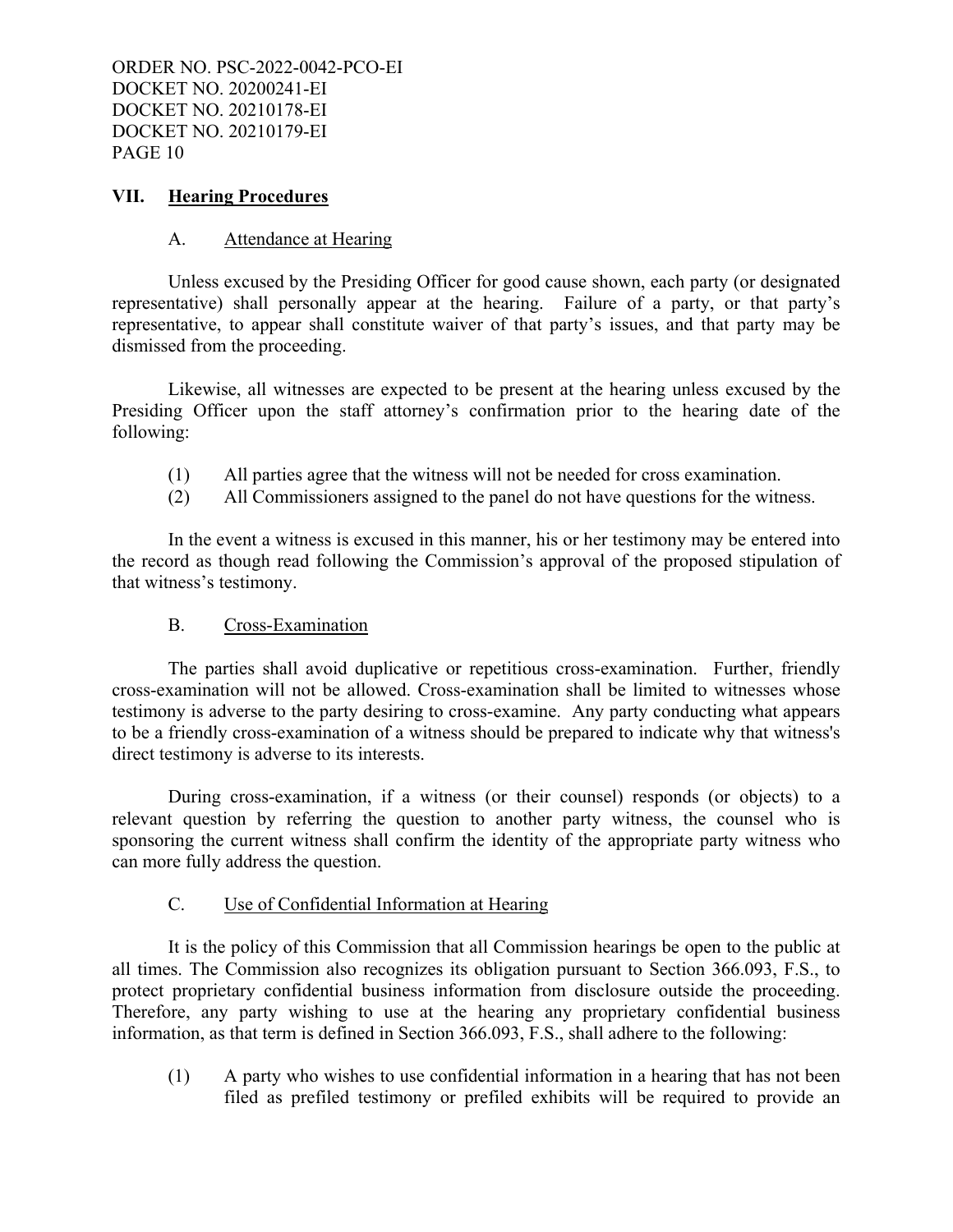> electronic copy of this material to the Commission Clerk marked as confidential. The instructions for filing these materials will be provided in the Prehearing Order. Any party wishing to examine confidential material that is not subject to an order granting confidentiality shall be provided access to this material subject to execution of an appropriate protective agreement with the owner of the material.

(2) Counsel and witnesses are cautioned to avoid verbalizing confidential information in such a way that would compromise confidentiality. Therefore, confidential information should be presented by written exhibit when reasonably possible.

 If a confidential exhibit has been admitted into evidence, the copy electronically provided to the Clerk's office shall be retained in the Clerk's confidential files. If such information is admitted into the evidentiary record at hearing and is not otherwise subject to a request for confidentiality filed with the Commission, the source of the information must file a request for confidential classification of the information within 21 days of the conclusion of the hearing, as set forth in Rule 25-22.006(8)(b), F.A.C., if continued confidentiality of the information is to be maintained.

### **VIII. Post-Hearing Procedures**

 If the Commission (or assigned panel) does not render a bench decision at the hearing, it may allow each party to file a post-hearing statement of issues and positions pursuant to the schedule set forth in Section IX of this Order. In such event, a summary of each position of no more than 75 words, set off with asterisks, shall be included in that statement. If a party's position has not changed since the issuance of the Prehearing Order, the post-hearing statement may simply restate the prehearing position. However, the position must be reduced to no more than 75 words. If a post-hearing statement is required and a party fails to file in conformance with Rule 28-106.215, F.A.C., that party shall have waived all issues and may be dismissed from the proceeding.

 Further, pursuant to Rule 28-106.215, F.A.C., a party's proposed findings of fact and conclusions of law, if any, statement of issues and positions, and brief, shall together total no more than 40 pages and shall be filed at the same time, unless modified by the Presiding Officer.

### **IX. Controlling Dates**

The following dates have been established to govern the key activities of this case:

| (1) | Utility's testimony and exhibits    | Filed with Petition |
|-----|-------------------------------------|---------------------|
| (2) | Intervenors' testimony and exhibits | May 16, 2022        |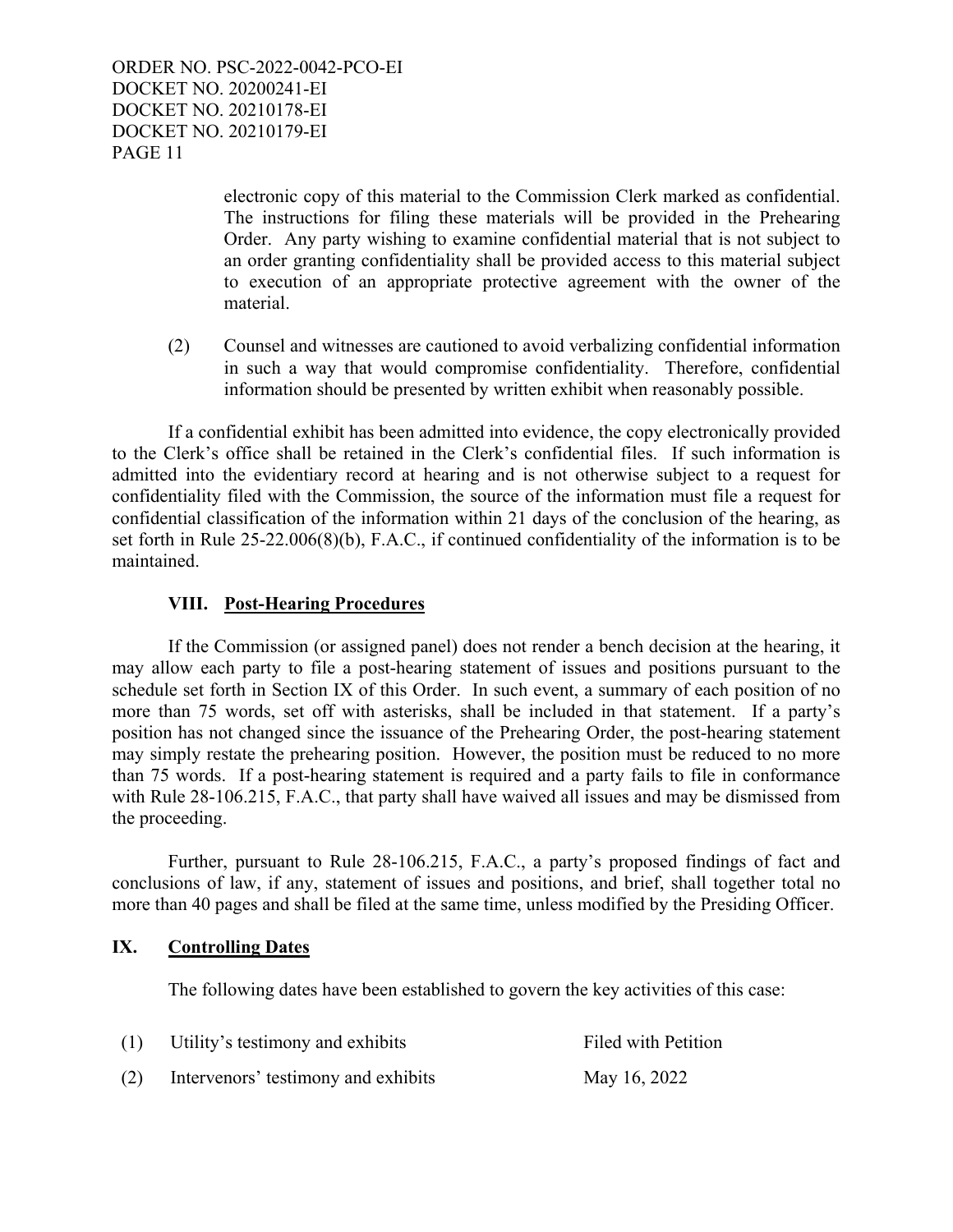| (3) | Staff's testimony and exhibits, if any | May 20, 2022    |
|-----|----------------------------------------|-----------------|
| (4) | Rebuttal testimony and exhibits        | June 6, 2022    |
| (5) | <b>Prehearing Statements</b>           | June 14, 2022   |
| (6) | Discovery deadline                     | June 21, 2022   |
| (7) | <b>Prehearing Conference</b>           | June 21, 2022   |
| (8) | Hearing                                | July 7-8, 2022  |
| (9) | <b>Briefs</b>                          | August 15, 2022 |

 In addition, all parties should be on notice that the Prehearing Officer may exercise the discretion to schedule additional Prehearing Conferences or meetings of the parties as deemed appropriate. Such meetings will be properly noticed to afford the parties an opportunity to attend.

Based upon the foregoing, it is

 ORDERED by Commissioner Art Graham, as Prehearing Officer, that Docket Nos. 20200241-EI, 20210178-EI, and 20210179-EI are hereby consolidated for purposes of administrative efficiency, including for hearing, as set forth in the body of this Order. It is further

ORDERED that Docket No. 20200241-EI shall be the primary docket. It is further

 ORDERED that all future filings for all three dockets shall be filed in Docket No. 20200241-EI. It is further

 ORDERED that the provisions of this Order shall govern this proceeding unless modified by the Commission.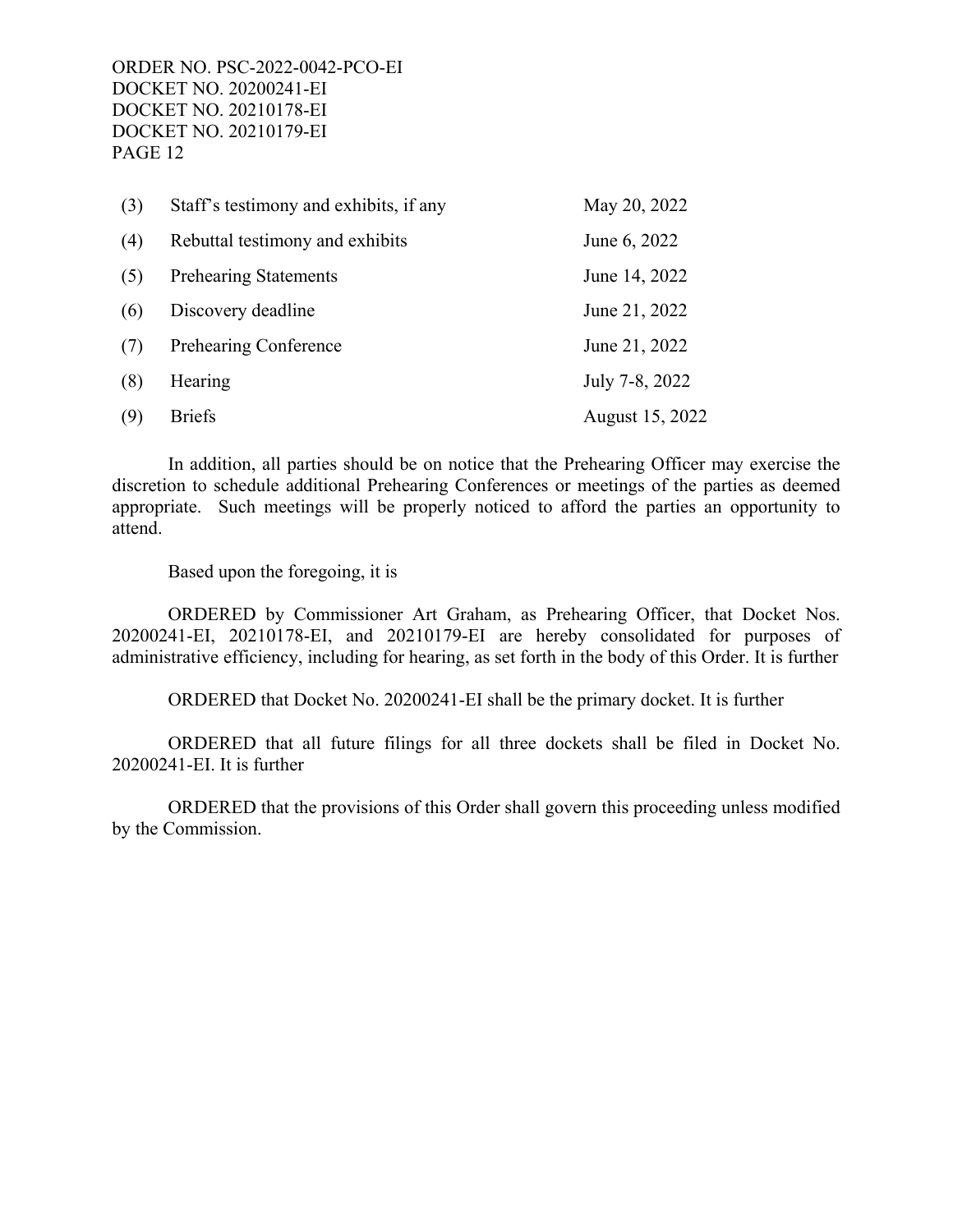By ORDER of Commissioner Art Graham, as Prehearing Officer, this 26th day of January, 2022.

P

ART GRAHAM Commissioner and Prehearing Officer Florida Public Service Commission 2540 Shumard Oak Boulevard Tallahassee, Florida 32399 (850) 413-6770 www.floridapsc.com

Copies furnished: A copy of this document is provided to the parties of record at the time of issuance and, if applicable, interested persons.

SPS

#### NOTICE OF FURTHER PROCEEDINGS OR JUDICIAL REVIEW

 The Florida Public Service Commission is required by Section 120.569(1), Florida Statutes, to notify parties of any administrative hearing or judicial review of Commission orders that is available under Sections 120.57 or 120.68, Florida Statutes, as well as the procedures and time limits that apply. This notice should not be construed to mean all requests for an administrative hearing or judicial review will be granted or result in the relief sought.

 Mediation may be available on a case-by-case basis. If mediation is conducted, it does not affect a substantially interested person's right to a hearing.

 Any party adversely affected by this order, which is preliminary, procedural or intermediate in nature, may request: (1) reconsideration within 10 days pursuant to Rule 25- 22.0376, Florida Administrative Code; or (2) judicial review by the Florida Supreme Court, in the case of an electric, gas or telephone utility, or the First District Court of Appeal, in the case of a water or wastewater utility. A motion for reconsideration shall be filed with the Office of Commission Clerk, in the form prescribed by Rule 25-22.0376, Florida Administrative Code.